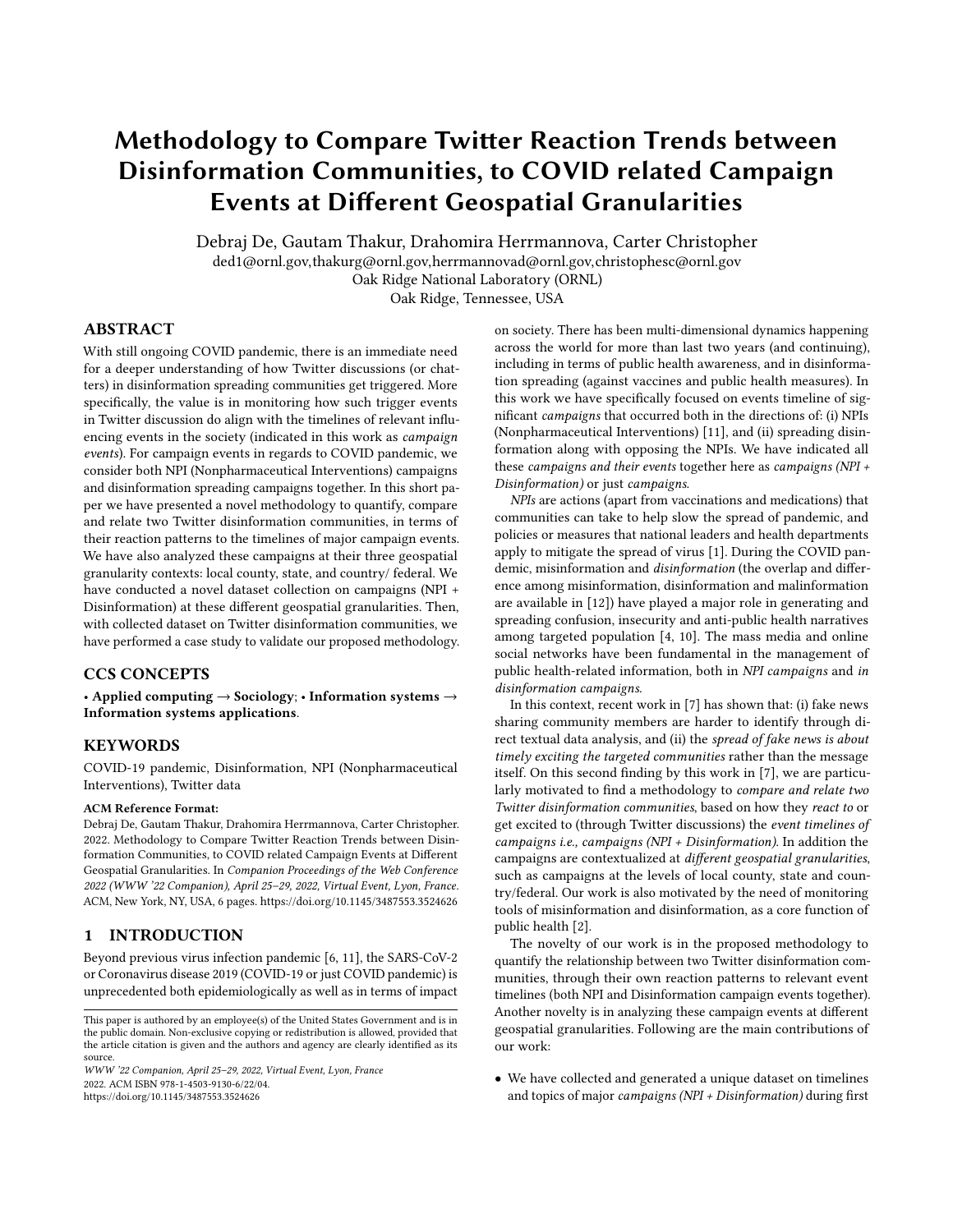16 months of the COVID pandemic, done at example of three geospatial granularity contexts: local County level (Knox, TN), State level (Tennessee), and Country/ Federal level (the U.S.).

- We have designed an algorithm that generates a relationship score on how similar (or different) are the temporal trends of social media immediate reactions (done for Twitter data) between any two Disinformation spreading communities, in regards to the timelines of different campaigns (NPI + Disinformation) (i.e., different campaigns at county, state and country level).
- We have validated our designed algorithm with illustrative case study of showing how: (A) a larger State scale (in Tennessee) organization controlled disinformation account, and (B) an individual based (or smaller organization) disinformation account (evaluated with three such accounts) in the region of eastern Tennessee, are more strongly correlated (in terms of temporal trends of social media reactions) through State level campaigns (instead of through local County level campaigns or Country/ Federal level campaigns).

It is important to note again that Twitter discussions/ chatter/ reactions regarding an account (say "@xyz") in the context of this work, means any tweet message containing keyword "@xyz"). This should contain original tweets by the account, as well as other Twitter events like relevant replies, retweets, quote messages. The rest of this paper is organized as follows. In Section [2](#page-1-0) we describe the data collection efforts, followed by our proposed algorithm in Section [3.](#page-2-0) Then in Section [4](#page-2-1) we present the data analysis and validation process. Finally we conclude this work in Section [5.](#page-3-0)

#### <span id="page-1-0"></span>2 DATA COLLECTION

In this section we describe our data collection process and properties of the generated dataset.

## 2.1 Campaigns (NPI + Disinformation) Data Collection

Our team collaborated with a team of public health domain experts and professionals to manually gather and prepare the NPI (Non-pharmaceutical Interventions) campaigns and Disinformation campaigns datasets for multiple spatial granularities context as<br>follows: (i) *county level* - say 0<?086=<sup>2>D=C</sup> (campaigns in Knox county in the state of Tennessee); (ii) state level - say  $0 < 7086 = BCOC4$ (campaigns in the state of Tennessee); and (iii) country or national level - say  $0 < 7086 = {}^{25}D = CA$  (campaigns at the national level in the U.S.). To note that this effort generated Campaigns dataset for 16 months duration, from 01/01/2020 - 04/30/2021, i.e., from beginning of COVID pandemic till about the third wave of pandemic surge. We aim to extend this Campaigns dataset to the latest time and also potentially merge other NPIs datasets in the literature (like in [\[5\]](#page-4-8)), but these are outside the scope of this paper.

Although the generated Campaigns dataset consisted of multiple fields (date of issue or event, which organization was involved, brief explanation, end date if applicable, which media/platform was used to share with the public), in our proposed algorithm we have used only the issue/event dates (and issuing administration spatial context - i.e., county or state or country). Example snapshot of Campaigns at the levels of county, state and country are later illustrated in the Appendix in Figure [10,](#page-5-1) Figure [9](#page-5-2) and Figure [11](#page-5-3) respectively. The rows highlighted with yellow color are Campaign events that our collaboration with a team of public health domain experts believed to be significant. For  $0 < 2086 = 250 = 6$  of Knox county, there were 94 individual event entries with 37 entries believed to be significant (in context of public health and also of reaction in disinformation community). For  $0 < 7086 = BCOC4$  of Tennessee, there were 54 individual event entries with 22 entries believed to be significant. For  $0 < 7086 = {}^{2D} = {}^{cA}$  of the U.S., there were 65 individual event entries with 18 entries believed to be significant.



Figure 1: Selected Campaigns (NPI + Disinformation) that our collaboration with public health experts believed to be significant. The Campaigns are at three spatial granularities context: Knox county, state of Tennessee, and the U.S. as country. The date range on the X axis is from 01/01/2020 to 04/30/2021.

## 2.2 Twitter Data Collection

Since our Campaigns dataset was collected for the duration 01/01/2020 - 04/30/2021, we have queried Twitter API (newer API V2 was used) for that same duration to collect Tweets data regarding two types of disinformation accounts or community: (A) either bigger organization based or apparently popular/ influential individual based Twitter account, who does major disinformation spreading (Covid pandemic related disinformation); and (B) smaller or local organization based or individual level Twitter accounts, who are directly exposed to the disinformation and who are actively and consistently engaged in spreading the disinformation. For the first type of disinformation account or community, for the case study we have selected the account "@tennesseestands" (referred to in this paper by account ) ) due to this paper's focus in analyzing Covid related disinformation dynamics (in reaction to the Campaigns) at the state level. For the second type of disinformation accounts or community, for the case study we have selected three accounts from the east Tennessee region. We have hidden the individual-level account information here for individual account privacy purpose, and we have referred to them in this paper as accounts  $\big)_1$  ,  $\big)_2$  ,  $\big)_3$  .

It is important to note that we have not subjectively or randomly chosen the accounts "@tennessee<br>stands",  $\big)_1$  ,  $\big)_2$  ,<br>  $\big)_3$  . We have first diligently analyzed accounts with generally anti-vaccine, anti-mask and anti-public health narratives in regards to COVID pandemic. The searching of accounts were revealed by using the keywords based on the work in [\[8\]](#page-4-9) and with geospatial area of our interest, and then verifying (chance of account being disinformation account) again based on the work in [\[9\]](#page-4-10).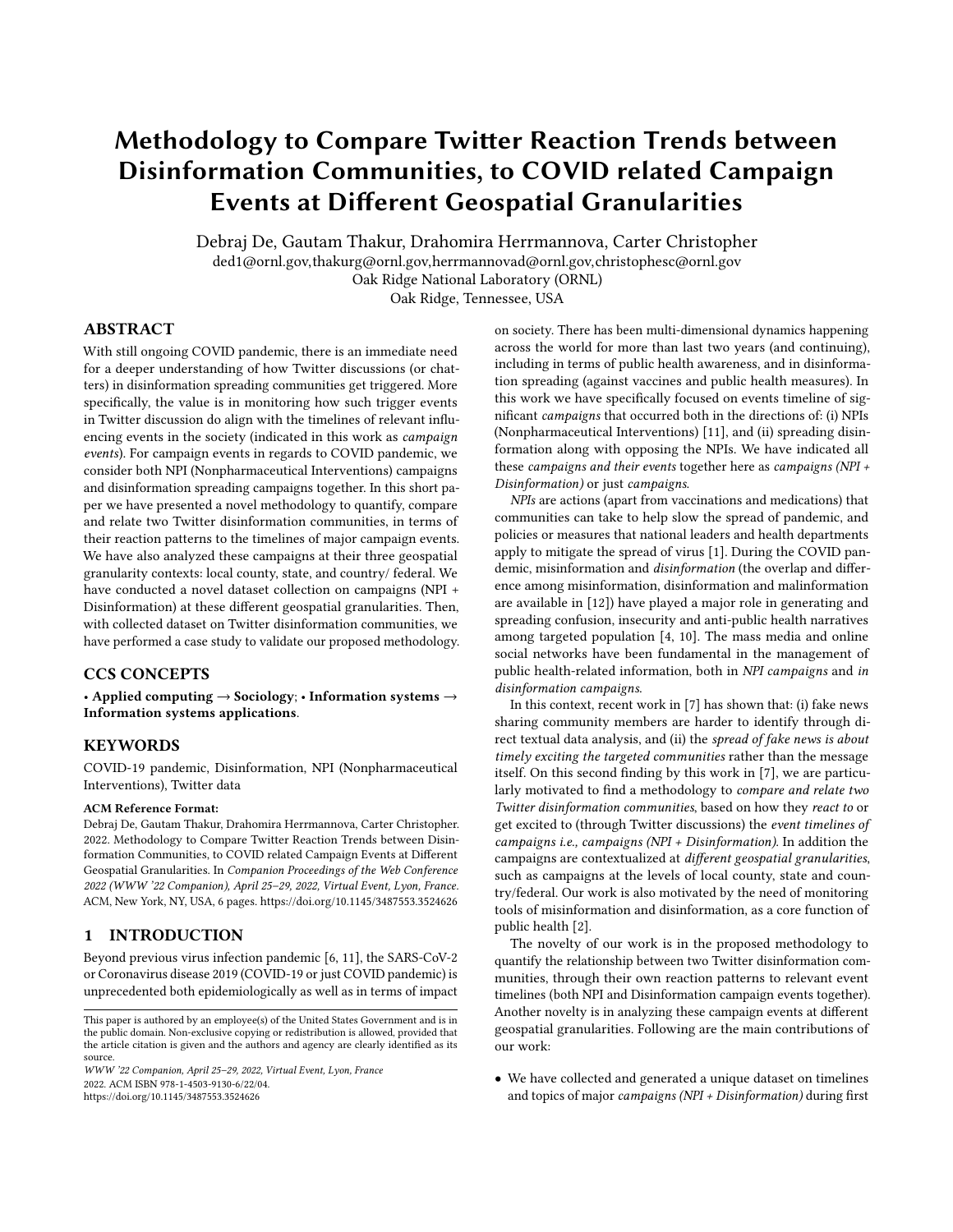Methodology to Compare Twier Reaction Trends between

Disinformation Communities, to COVID related Campaign Events at Dierent Geospatial Granularities WWW '22 Companion, April 25–29, 2022, Virtual Event, Lyon, France

To note that for each account  $\bigcup$   $\bigcup$   $\in$   $\{\bigcup$   $\cdot\bigcup_1 \cdot\bigcup_2 \cdot\bigcup_3 \}$ , the corresponding Twitter disinformation community consists of all the tweets with keyword as name of the account (e.g., keyword "@tennesseestands"). This should capture original tweets by the account, as well as other Twitter events like relevant replies, retweets, quote messages involving the account. Following are the number of tweets collected for corresponding account ) related community discussion: 10,116 for  $\big)$  ; 1,253 for  $\big)$ <sub>1</sub>; 5,991 for  $\big)$ <sub>2</sub>; 1,424 for  $\big)$ <sub>3</sub>.

#### <span id="page-2-0"></span>3 PROPOSED ALGORITHM

Algorithm 1: Proposed algorithm for computing relationship score between two Twitter communities - in context of Campaigns (NPI + Disinformation) timeline.

- Input: Twitter dataset () ) of account ) and () ) of account ) ; Campaign timeline dataset  $(0 < 7086$ =); Model parameter .
- Output: Relationship score (∈ [−1• +1]) between accounts ) and ) - in context of timeline of  $0 < 7086$ =.
- <sup>1</sup> Perform Campaign timelines based feature mapping (say ( $")$ ) of Twitter data: "() ) = (() ), where "() ) =  $\bigcup_{D \in \mathcal{F}} \bigcup_{\zeta \in Q \leq 7086} \langle D \cdot \zeta \rangle$ . Each  $\langle D \cdot \zeta \rangle$  is the count of

individual tweets  $3(D \cdot C')$  from user D and time (day/date level granularity)  $\ell \leq \ell' \leq (\ell + \cdot)$ . Each tweet entity  $\mathcal{C}_E$ 

 $3(D \cdot C')$  is from dataset ()  $= \bigcup_{D \in \mathcal{F}} \bigcup_{C' \in C}$  $\bigcup_{\mathcal{C}'\in\mathcal{C}_S}^{\mathcal{C}}3(D\cdot\mathcal{C}')$  relevant

to account ) (the community of discussions surrounding ) ).  $\ell_f$  and  $\ell$  are just the start and end date of data collection.

- 2 Similar to the above step, compute " $()$  ) =  $( () )$ .
- <sup>3</sup> Compute first principal component (PC1) of PCA (Principal Component Analysis):  $\bigcup_{\ell \in O < 7086=}$  ? ( $\ell$ ) = PC1(" () ),

0.95) (the value 0.95 indicates choosing to preserve 95% of the variability in the data).

<sup>4</sup> Similarly compute first principal component (PC1) of PCA (Principal Component Analysis):  $\bigcup_{\zeta \in O < 7086=}$  ? ( $\zeta$ ) =

PC1("() ), 0.95).

<sup>5</sup> Return Pearson's Correlation Coefficient score between  $C \in \bigcup_{C \in \{0, 2086=\}}$  ? (*C*) and  $\bigcup_{C \in \{0, 2086=\}}$  ? (*C*).

<span id="page-2-2"></span>The pseudocode of our proposed algorithm is shown in Algorithm [1.](#page-2-2) First, Twitter related input to the algorithm are the tweets dataset () ) and () ) from Twitter community regarding disinformation accounts ) and ) respectively. Each tweets dataset is  $\bigcup_{D \in \,^{\star}} \bigcup_{\mathcal{C}' \in \mathcal{C}}$  $\mathcal{C}_E$  $\bigcup_{\mathcal{C}'\in\mathcal{C}_S}^{\mathcal{C}} 3(D\cdot\mathcal{C}')$ , where  $3(D\cdot\mathcal{C}')$  is individual tweet (and its metadata) generated by user  $D$  at time  $\ell'$  (at date level granularity).  $\ell_1$  and  $\ell$  are starting and ending dates in the date range of interest for the analysis (e.g., date range from 01/01/2020 to 04/30/2021). Second, the Campaigns related input to the algorithm is the Campaigns timeline dataset  $(0 < 7086)$  belonging to the Campaign of interest (from  $0 < 7086 = 2$ , where 2 is spatial context - county/ state/ country). The

Campaigns dataset is  $\bigcup$  $\mathcal{C}_E$  $\bigcup\limits_{\mathcal{C}\in \mathcal{C}_{\mathcal{S}}}$  20<?086=( $\ell$ ), and 20<?086=( $\ell$ ) is True (or 1) for Campaign event on date  $\ell$  (only if there exists at least one issued Campaign on that date  $\ell$ ). Third, model parameters: another input to the algorithm is , which indicates days allowed after  $\ell$  till which the Twitter reactions to Campaign issued on  $\ell$  is considered. In the case study evaluation, we have used  $= 3$  days.

Now here are the computation steps in proposed algorithm. Overall, at first Twitter datasets  $()$  ) and  $()$  ) are transformed into data  $"()$  ) and  $"()$  ), based on Campaigns timeline dataset  $(0 < 2006$ =). The "() ) and "() ) are of dimension: number of users in community discussion X number of days available in Campaign timeline. Therefore, each datapoint in  $"()$  ) or  $"()$ belongs to a user, and the number of features in the datapoint is the number of dates available in Campaign timeline. This large number of features in the datapoints are then reduced by applying PCA (Principal Component Analysis), and extracting the first principal component (PC1). This PCA process generates  $\bigcup_{\ell \in O < 7006=}$  ? ( $\ell$ )

and  $\bigcup_{\mathcal{C}\in\mathcal{O}<7086=}$  ? (  $\mathcal{C}$  ) from  $\lq\lq$  ( ) and  $\lq\lq$  ( ) ) respectively. In the final step, Pearson's Correlation Coefficient is computed between

U 2 (C) and U 2 (C). This is the final computed  $C \in \begin{bmatrix} 0 < 7006 = 0 \\ 0 < 7006 = 0 \end{bmatrix}$  (C). This is the final computed relationship score between between the two Twitter disinforma-

tion communities (related to accounts ) and ) ) - in context of Campaign of interest  $0 < ?086 =$ .

#### <span id="page-2-1"></span>4 RESULTS

In this section we present validation case study.

As was presented in Section [2,](#page-1-0) we have collected Twitter reaction or discussions data surrounding larger organization level disinformation influencing Twitter account ) ("@tennesseestands" account was selected). Then for more individual or smaller organization Twitter accounts who contribute in persistent disinformation spreading, we have selected three representative accounts indicated by  $\left\langle \right\rangle _{1}$  ,  $\left\langle \right\rangle _{2}$  ,  $\left\langle \right\rangle _{3}$  from the eastern Tennessee region. We have hidden these individual-level account information here for individual account privacy purpose.

As shown in Figure [2,](#page-3-1) when feature mapped (function F(.) in Algorithm [1\)](#page-2-2) using State level Campaigns, the relationship score between each of  $\big)_{1}$  ,  $\big)_{2}$  ,  $\big)_{3}$  with the account  $\big)$  , as computed by our proposed algorithm were +0.762, +0.286, +0.735 respectively. When feature mapped using County level Campaigns, the relationship score between each of  $\big)_1$  ,  $\big)_2$  ,  $\big)_3\,$  with the account  $\big)_-$  , as computed by our proposed algorithm were +0.721, -0.026, +0.215 respectively. Finally when feature mapped using Country/Federal level Campaigns, the relationship score between each of  $\big)_1$  ,  $\big)_2$  ,  $\big)_3$ with the account ) , as computed by our proposed algorithm were +0.454, -0.296, +0.133 respectively.

Therefore, as illustrated in Figure [2,](#page-3-1) it was observed that Twitter reactions/discussions surrounding all of the accounts  $\big)_1$  ,  $\big)_2$  ,  $\big)_3$ were most strongly correlated with the account ) , when Campaigns features selected is the State level Campaigns (here the NPIs issued from the government and health department of the state of Tennessee, campaigns also include disinformation community activity events). This is validated by the logic that the community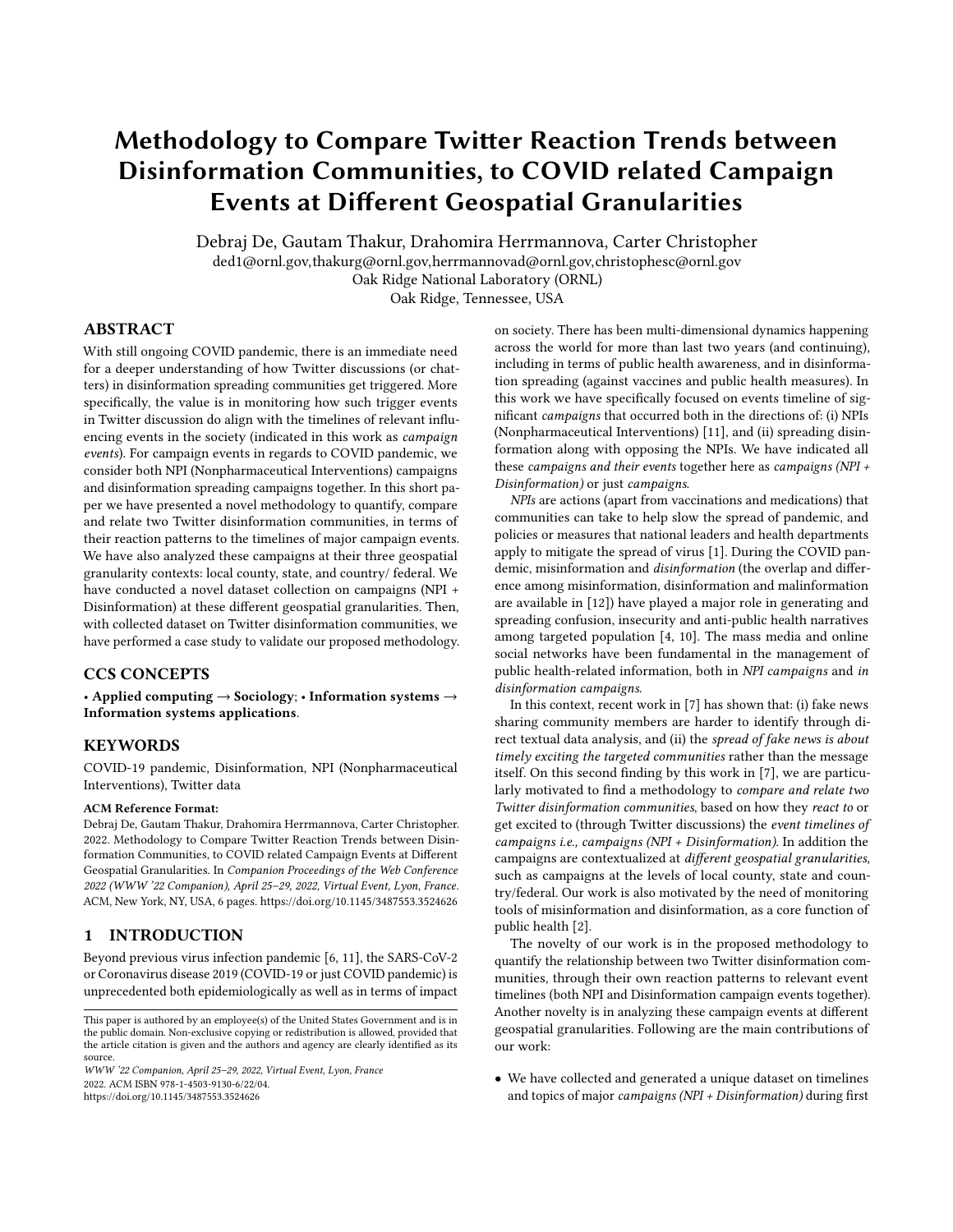WWW '22 Companion, April 25–29, 2022, Virtual Event, Lyon, France De and Thakur, et al. De and Thakur, et al.

<span id="page-3-1"></span>

Figure 2: Computed relationship score between each pair of disinformation community (the Twitter discussion community surrounding corresponding disinformation account) of interest. There are three representative disinformation spreading accounts ) (smaller organization or individual), and selected disinformation influencer account ) . Identity of ) accounts is hidden for privacy, but they are from east Tennessee region. ) here is "@tennesseestands", which is a state-level disinformation influencing account and organization in the state of Tennessee.

<span id="page-3-2"></span>

Figure 3: Illustration of strongest relationship score of +0.735, when feature mapped with State level Campaigns (strongest score compared to County or Country level Campaigns). This is the relationship score between Twitter disinformation communities regarding  $\mathcal{G}_3$  and  $\mathcal{G}_3$ .

surrounding the larger organization level Covid pandemic related disinformation influencing account ) ("@tennesseestands") is most reactive to the State (Tennessee) level Campaigns (compared to Knox county level Campaigns, or U.S. Country/ Federal level Campaigns). Then the communities surrounding Covid related disinformation spreading accounts  $\big)_1$  ,  $\big)_2$  ,  $\big)_3$  , due to being also from the state of Tennessee (from eastern Tennessee region), are correlated with that of ) ("@tennesseestands"), only when analyzed (with feature mapping) based on the State level Campaigns (and not based on County or Country level Campaigns). This validates that our proposed algorithm is able to correctly identify the inherent

<span id="page-3-3"></span>

Figure 4: Illustration of considerably weaker relationship score of +0.215, when feature mapped with County level Campaigns (weaker score compared to State level Campaigns). This is the relationship score between Twitter disinformation communities regarding  $\big)_{3}$  and  $)$ .

signals or events (the Campaigns and their timelines), to whom two Twitter disinformation communities may react to similarly.

<span id="page-3-4"></span>

Figure 5: Illustration of weakest relationship score of +0.133, when feature mapped with U.S. Country or national level Campaigns (weakest score compared to State or County level Campaigns). This is the relationship score between Twitter disinformation communities regarding  $\mathcal{G}_3$  and  $\mathcal{G}_3$ 

In Figure [3,](#page-3-2) Figure [4](#page-3-3) and Figure [5,](#page-3-4) we have shown how the Loadings on PC1 of  $\mathcal{L}_3$  (step 4 in Algorithm [1\)](#page-2-2) correlated with Loadings on PC1 of ) (step 3 in Algorithm [1\)](#page-2-2), for each of the date timelines of the: State level Campaigns (Figure [3\)](#page-3-2), County level Campaigns (Figure [4\)](#page-3-3) and Country level Campaigns (Figure [5\)](#page-3-4). From Figure [3](#page-3-2) (State level Campaigns generating the highest relationship score, than other campaigns), some of the most correlated trend datapoints were during the following dates : 10/19/2020; 10/20/2020, 11/13/2020, 11/18/2020, 12/07/2020.

#### <span id="page-3-0"></span>5 CONCLUSION AND DISCUSSION

In this work we have designed a novel methodology to find relationship between two Twitter disinformation communities (in COVID pandemic context), based on their reaction patterns to campaign events timeline (campaign events include both NPIs and Disinformation together). These campaigns are also considered in different geospatial granularities context (local county, state and country/national). As future work, our next goal include comparing some major disinformation Twitter accounts at the national level,